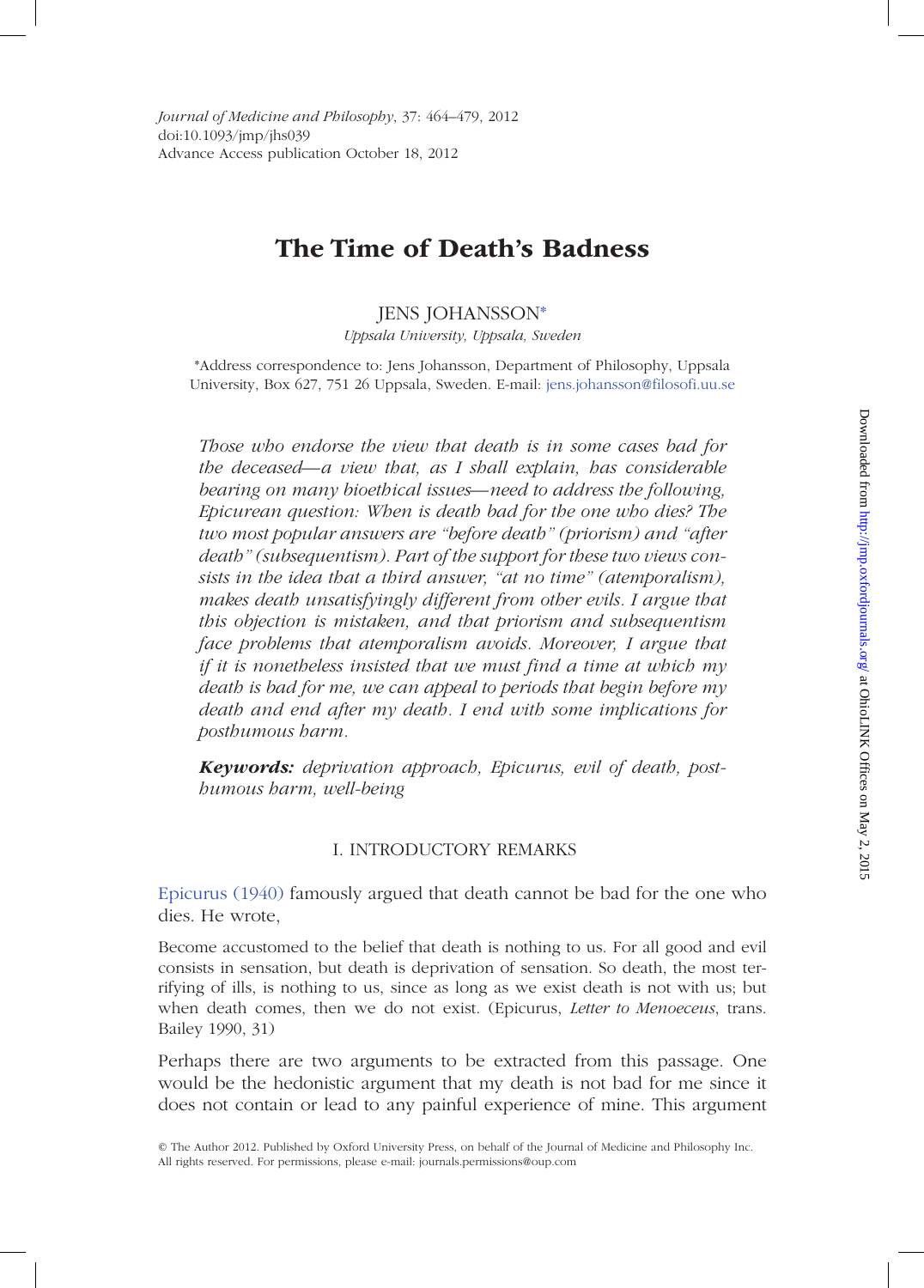is weak, however. As lots of philosophers have pointed out ([Feldman, 1991](#page-14-1); [Broome, 1993\)](#page-14-2), even hedonists should accept that things can be bad for me without involving pain, namely, by depriving me of pleasure. And death does this. However, the quotation also hints at a second argument, which is much less easily dealt with.<sup>1</sup> Epicurus can be read as raising the following question: If my death is bad for me, *when* is it bad for me? Hardly before I die, for then it has apparently not yet deprived me of anything; and once I die I am no longer there to be deprived. And, the Epicurean might continue, if there is no time at which my death is bad for me, it cannot be bad for me at all.

This second argument is not merely interesting in itself; it also has considerable relevance to many issues that are very familiar to readers of this journal. For instance, critics of abortion often appeal to the idea that the fetus's death is bad for her, e.g., by depriving her of a "future like ours" ([Marquis,](#page-14-3)  [1989\)](#page-14-3). Also, note that if the Epicurean argument is correct, we should also conclude that death cannot be *good* for the deceased. But euthanasia and assisted suicide, for instance, are often supported on precisely the grounds that death, in many of the relevant cases, can be expected to be good for the person. Such arguments will have to be abandoned or significantly revised if the Epicurean argument turns out to be successful.

The Epicurean argument has also bearing on the possibility of so-called posthumous harms, i.e., events that occur after the person's death and yet are bad for her.<sup>2</sup> For it is no easier to see how posthumous events can deprive me of a higher well-being level at a time than to see how death itself can do this. Thus, if the Epicurean argument goes through, it seems that we should say goodbye to, for example, the idea that a person who wants us not to remove her organs after her death will be harmed if we nonetheless do that. In this way, the argument might be taken to speak in favor of such policies. On the other hand, of course, the Epicurean argument, if successful, would also undermine one kind of defense of them: namely, that a person who wants us to make use of her organs after her death will be benefited if we respect that preference.

Two lines of response to the Epicurean argument are especially fashionable: *priorism*, the view that death is bad for its victim *before* it occurs ([Feinberg, 1984](#page-14-4); [Pitcher, 1984;](#page-14-5) [Li, 1999;](#page-14-6) [Luper, 2007,](#page-14-7) [2009b](#page-14-8)),[3](#page-13-2) and *subsequentism*, the view that death is bad for the person *after* it occurs [\(Feit, 2002](#page-14-9); [Bradley, 2004](#page-14-10), [2009,](#page-14-11) [2010;](#page-14-12) [Grey, 1999\)](#page-14-13).<sup>4</sup> A less popular strategy is to hold that death is bad for the deceased without being bad for her at any time; let us call this position *atemporalism* [\(Broome, 2004,](#page-14-14) 237; [Draper, 2004,](#page-14-15) 104).<sup>[5](#page-13-4)</sup> Atemporalism is often claimed to make death unsatisfyingly different from other evils. Illnesses and injuries, for instance, seem to be bad for the subject at certain times; claiming that death's badness belongs to a different category allegedly gives us a problematically disunified account of badness.

I shall argue, however, that this objection is mistaken (Section III), and that priorism and subsequentism face problems that atemporalism easily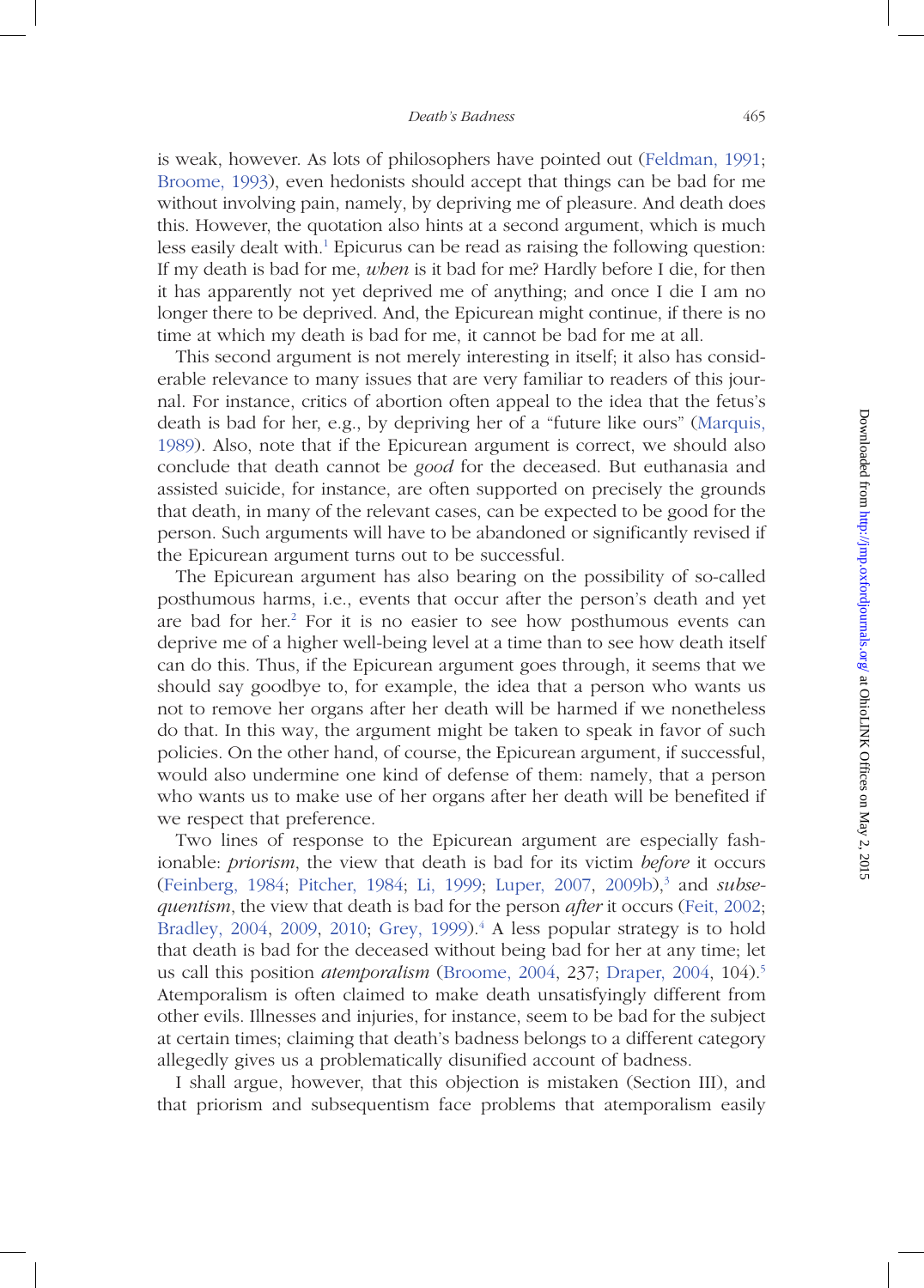avoids (Sections IV and V). Moreover, I want to suggest (Section VI) that if it is nevertheless insisted that we must find a time at which my death is bad for me, we can appeal to *periods* that begin before my death and end after my death, though not to moments *within* those periods. I consider that view a friendly amendment to atemporalism. I end with some lessons regarding posthumous harm (Section VII).

## II. SOME BACKGROUND

Before we proceed, though, I should make some additional clarifications and stage setting.

First, no one holds that death is *intrinsically* bad—i.e., bad in itself—for its victim. What anti-Epicureans typically maintain is that a person's death is *overall* bad for her to the extent that she would have been all things considered better off if she had not died. More precisely, they appeal to the "deprivation approach," which is often stated in something like this way:

(DA) The overall value of event E, for person S, at possible world  $w =$  the intrinsic value of  $w$  for S, minus the intrinsic value for S of the closest possible world to  $w$ ,  $w^*$ , where E does not occur.<sup>6</sup>

The talk about the value of a world for someone may seem mysterious to some people, but it is just a useful way of talking about how well things go for the person in that world. (And to talk of a possible world is, in this context, just to talk about a total way that things might have been.)

How we calculate the intrinsic value of a world for someone depends on what theory of well-being—i.e., what theory of what is intrinsically good for an individual—we endorse. For instance, hedonists will specify the intrinsic value for me of a world in terms of my receipt of pleasure and pain there; preferentists will instead appeal to fulfillment and frustration<sup>7</sup> of my desires.<sup>[8](#page-13-7)</sup>

Second, as the appeal to the deprivation approach makes clear, note that anti-Epicureans are not claiming that death is bad for the deceased in *all* cases. The value of a death depends on the circumstances. In some cases, it is good for a person to die (for instance, perhaps, in a situation where death prevents a terminally ill patient's continued suffering); in others, it is neutral (for instance, perhaps, in a situation where death ends the life of someone who is in a permanent coma).

Third, in this context, the term "death" refers to the particular event of a person's death (or, if you like, the fact that she dies at a certain time). Hence, when we consider what would have happened if her death had not occurred, we do not have in mind a scenario where she is immortal, but one in which she dies at some other point—later, presumably.

Fourth, Epicurus accepted the "Termination Thesis": the view that we cease to exist when we die.<sup>9</sup> Someone might think that my death is bad for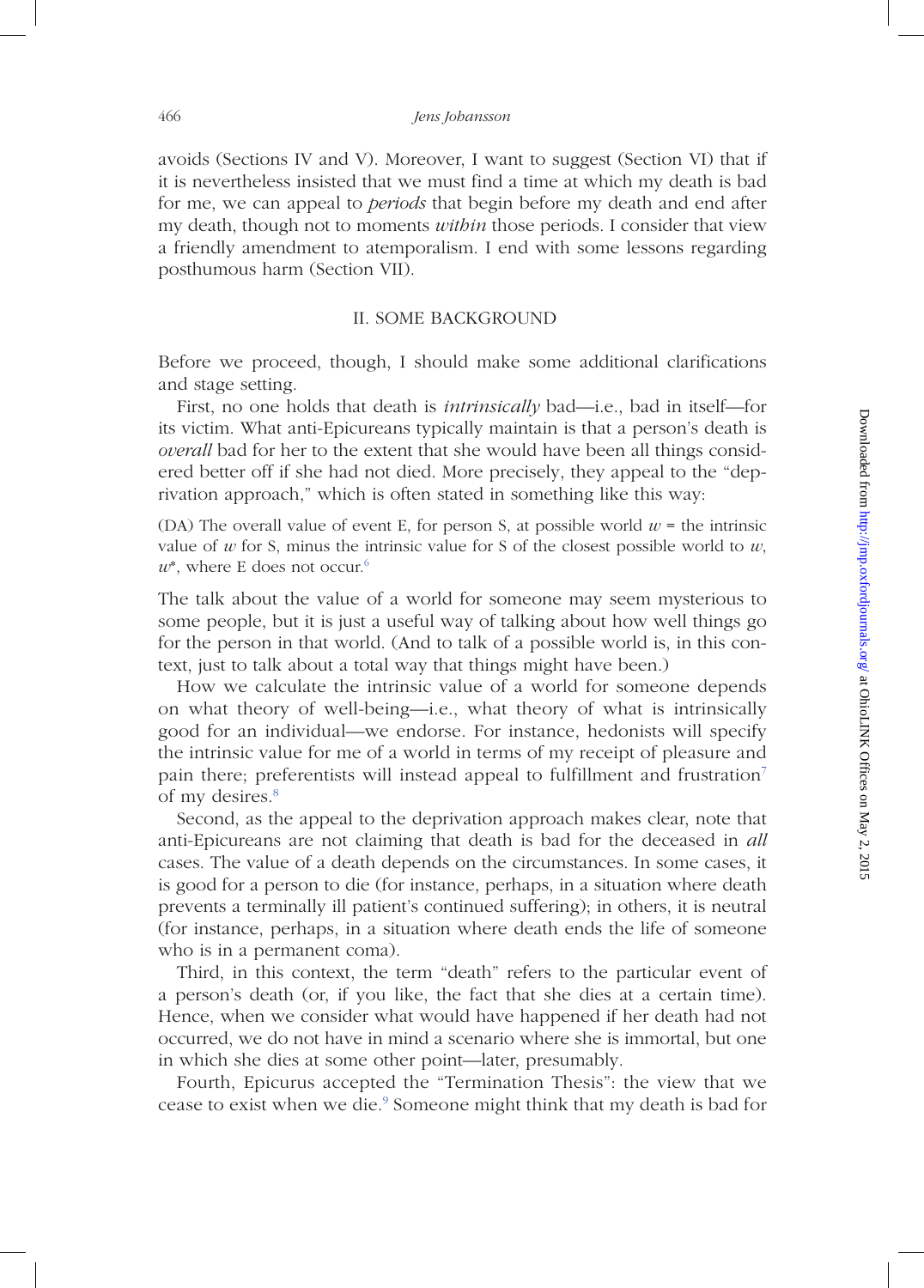me after my death because it causes me posthumous pain (for example, in Hell), or because I will continue to exist after death with a well-being level of zero (for example, as a corpse). But, I am inclined to think that we do cease to exist at death<sup>10</sup>—and in any case, we should try to find an answer to Epicurus that does not rely on a denial of the Termination Thesis.

Fifth, sometimes our issue is discussed together with the question, "Who is the subject of death's badness?"; and they're discussed as if they were two different challenges that confront the anti-Epicurean ([Lamont, 1998](#page-14-16); [Luper, 2007\)](#page-14-7). It is asked, "Is the subject the 'antemortem' person, or the 'post-mortem' person—for instance, the corpse?" This is puzzling. We are wondering whether my death is bad for *me* (and, if so, when). Hence, the subject has to be *me*. If we use the term "the antemortem person," what else could we be talking about than the person as she is before her death? To say that death is bad for the antemortem person seems merely to be an obscure way of asserting priorism. (Compare: if we say that my teenage self liked jazz music, what we mean is that I liked jazz music when I was a teenager.) At any rate, if the anti-Epicurean can satisfactorily answer the question, "When is death bad for the one who dies?," there will be no remaining difficulty about who the subject is.

Sixth, there is still an ambiguity in our question. Recall that (DA) takes the claim that my death is bad for me to amount to a certain claim about the intrinsic values for me of two entire possible worlds. Given this view, it might be natural to regard our question as equivalent to

(A) When is the intrinsic value for S of  $w$  (in its entirety) lower than the intrinsic value for S of *w\** (in its entirety)?

The answer to (A) seems to be "at all times," or perhaps "at no time," because the total amounts of intrinsic goods and bads—e.g., pleasures and pains—received by the subject in the two worlds can hardly vary over time.[11](#page-13-10) However, the Epicurean will rightly point out that there is another, more challenging interpretation of our question:

(B) When is S intrinsically worse off in *w* than *S* is at those times in *w*\*? (That is: At which times is the person's well-being level lower than it would have been then if her death had not occurred?)

It is *this* question that the theories to be considered below—i.e., atemporalism, priorism, and subsequentism—should be taken to be addressing. (It is important to note, here and in what follows, that the talk of being "intrinsically worse off" is not intended to suggest that a person's well-being level must be determined solely by *her own* intrinsic features. Rather, how intrinsically well off a person is depends on her receipt of things that are intrinsically good and bad for her, i.e., good and bad in themselves for her, such as pleasures and pains, or desire fulfillments and desire frustrations.)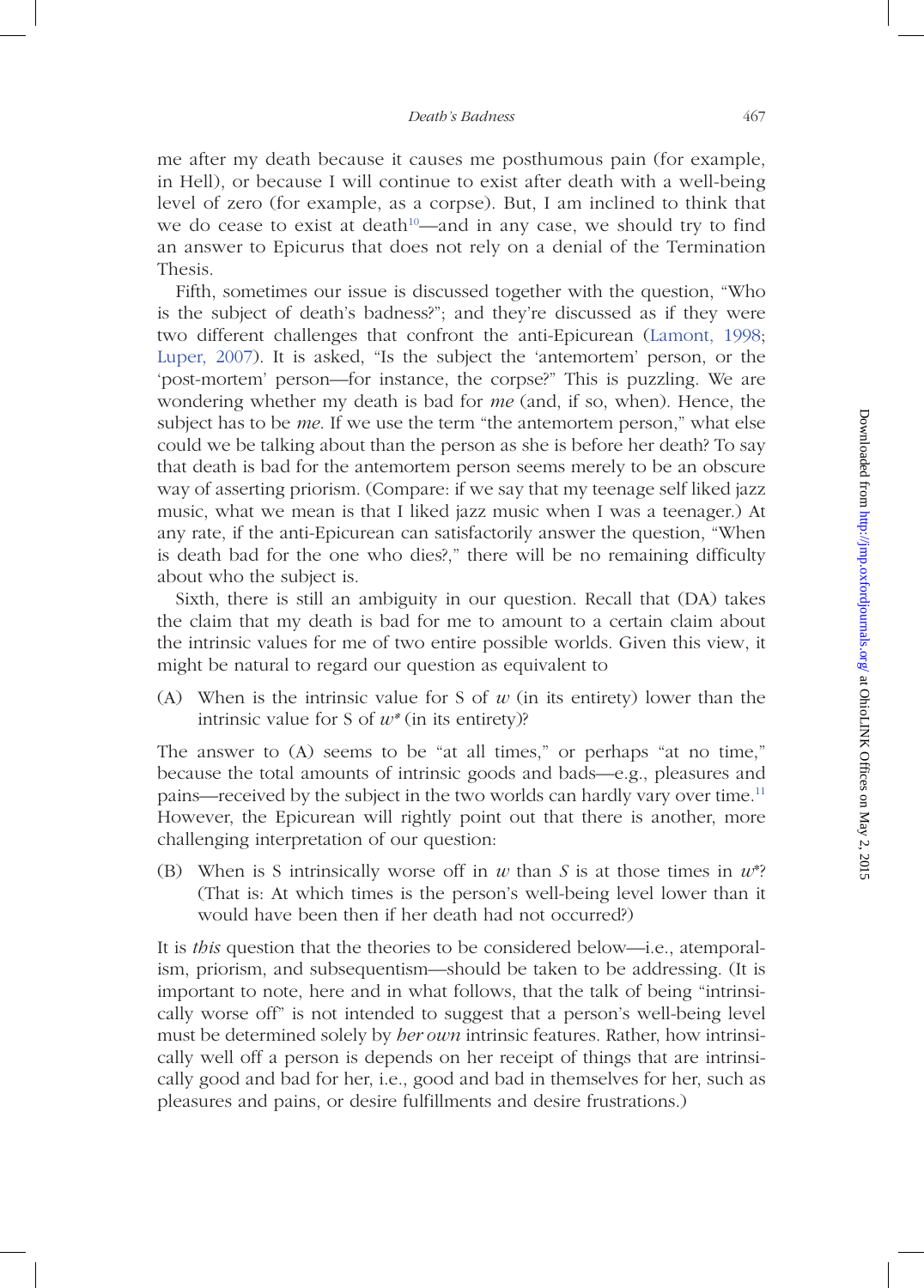#### III. IS DEATH TIMELESSLY BAD?

According to atemporalism, there is no time at which I am intrinsically worse off than I would have been if it were not for my death. But, atemporalists say, Epicureans are wrong to conclude from this that death is not bad for me.

Atemporalism is often held to be unsatisfactory for the following reason ([Feit, 2002](#page-14-9), 361; [Bradley, 2004](#page-14-10), [2009](#page-14-11), 74–78). Other things that are bad for us make us worse off at certain times. And, the objection goes, we should have a *uniform* account of overall evil. Hence, it is unappealing to claim that death, unlike other evils, is bad for the subject without being bad for her at times. Otherwise we only strengthen the Epicurean suspicion that death is not bad for us in the ordinary way. As Chris Belshaw puts it, we have no reason to think that some evils, unlike others, "slip through the calendar" ([Belshaw, 2009](#page-14-17), 80). Compare, say the anti-atemporalists, with an ordinary harm, such as a toe-stubbing. When is it bad for me? The answer is simple: when I am less well off than I would otherwise have been (in this case, presumably when the toe hurts). Or imagine that I am put in a coma tomorrow. Assuming that I would have been happy tomorrow if I had not been in a coma then, then it is bad for me tomorrow. Death, anti-atemporalists insist, seems a lot like toe-stubbing and comas—in that it deprives us of a better scenario—so it should belong to the same category, timeful evils.

This charge seems to me to be mistaken. Recall:

(DA) The overall value of event E, for person S, at possible world  $w =$  the intrinsic value of  $w$  for S, minus the intrinsic value for S of the closest possible world to  $w$ , *w*\*, where E does not occur.

(DA) *is* a uniform account of overall value, including overall bads. And atemporalists are no less entitled to it than other anti-Epicureans are. The critics are right that it would be undesirable to claim that death is bad for another *reason* than other bad things: that what *makes* death bad is something other than what makes toe-stubbings and comas bad. (Suppose for example that someone said that death is bad by depriving us of pleasure, whereas all other things are bad by virtue of causing pain.) But the atemporalist is not committed to such a view: death, she should say, is covered by *exactly the same* general theory of overall badness—namely, (DA)—as other evils. Note that I am not claiming that other evils, such as toe-stubbings and comas, are atemporally bad, too. They do make the subject worse off at times. The point is rather that the same general account of badness holds both for those cases and for death.

However, the anti-atemporalist might put forward another version of the uniformity objection. It may be suggested that atemporalism implies that one and the same relation—the "x is bad for y" relation—holds at certain times in other cases but atemporally in the case of death. That may be like saying,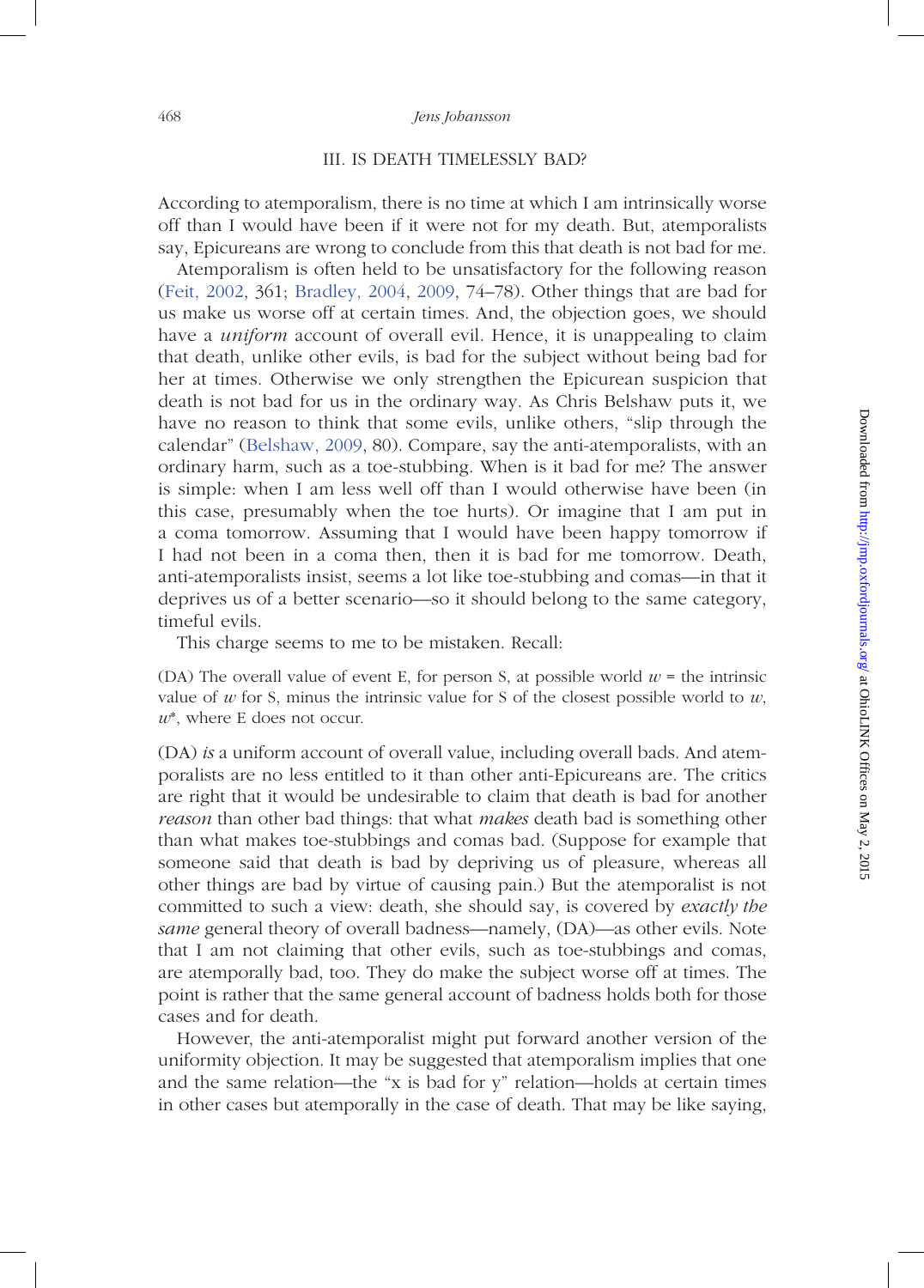absurdly, that I dislike other things than death at times, but dislike death without doing this at a time.

But this version of the objection seems answerable as well. Again, we must clearly distinguish questions (A) and (B):

- (A) When is the intrinsic value for S of *w* (in its entirety) lower than the intrinsic value for S of *w*\* (in its entirety)?
- (B) When is S intrinsically worse off in  $w$  than S is at those times in  $w^*$ ? (That is: At which times is the person's well-being level lower than it would have been then if her death had not occurred?)

Given the deprivation approach, (A) concerns the relation "x is overall bad for y." That relation holds atemporally, or perhaps eternally (i.e., at all times whatsoever), in *all* cases: deaths, toe-stubbings, comas, etc. For the total amounts of intrinsic goods and bads—e.g., pleasures and pains—received by the subject in the relevant worlds cannot vary over time. Question (B), on the other hand, we might say, concerns the relation "x makes y intrinsically worse off now." In the toe-stubbing case, and in the coma case, this holds relative to certain times: these evils affect the subject's well-being at particular times. However, according to atemporalism this relation holds *not at all* in the case of death: not at times, and not atemporally. Hence, contrary to the objection, we are dealing with two crucially different relations; and for neither of them is it true that it holds atemporally in the case of death and at times in other cases.

But this may be taken to invite yet another version of the uniformity objection. Consider the principle that anything that is *overall* bad for a person makes her worse off *at a time*. Atemporalists must say that nearly all evils e.g., toe-stubbings and comas—satisfy this principle, but that death does not. And this, the anti-atemporalist could urge, is an objectionable asymmetry.

As I see it, it is not. Since death, unlike most other evils, makes life shorter, it is not problematic that death is different in *some* ways that have to do with time (cf. [Broome, 2004,](#page-14-14) 237–38). The atemporalist can give an excellent explanation of the difference. She should say that the reason that my death deprives me of goods without making me worse off at a time is simply that I no longer exist when these goods would have occurred. It would perhaps be objectionable to claim that some things that *do not affect the length of the subject's life* can be bad for her without making her worse off at any time. Perhaps such evils have to "show up" somewhere in her life. But, obviously enough, death does affect the length of the person's life.

Furthermore, it is hard to see that atemporalism implies an asymmetry that is more objectionable than those that its rivals are committed to. Subsequentists, for example, must accept that ordinary evils, unlike death, bring about that there are moments when I am alive and intrinsically worse off than I would otherwise have been. Other evils cause me to exist in a "deprived state," as we might put it; death does not. Some might complain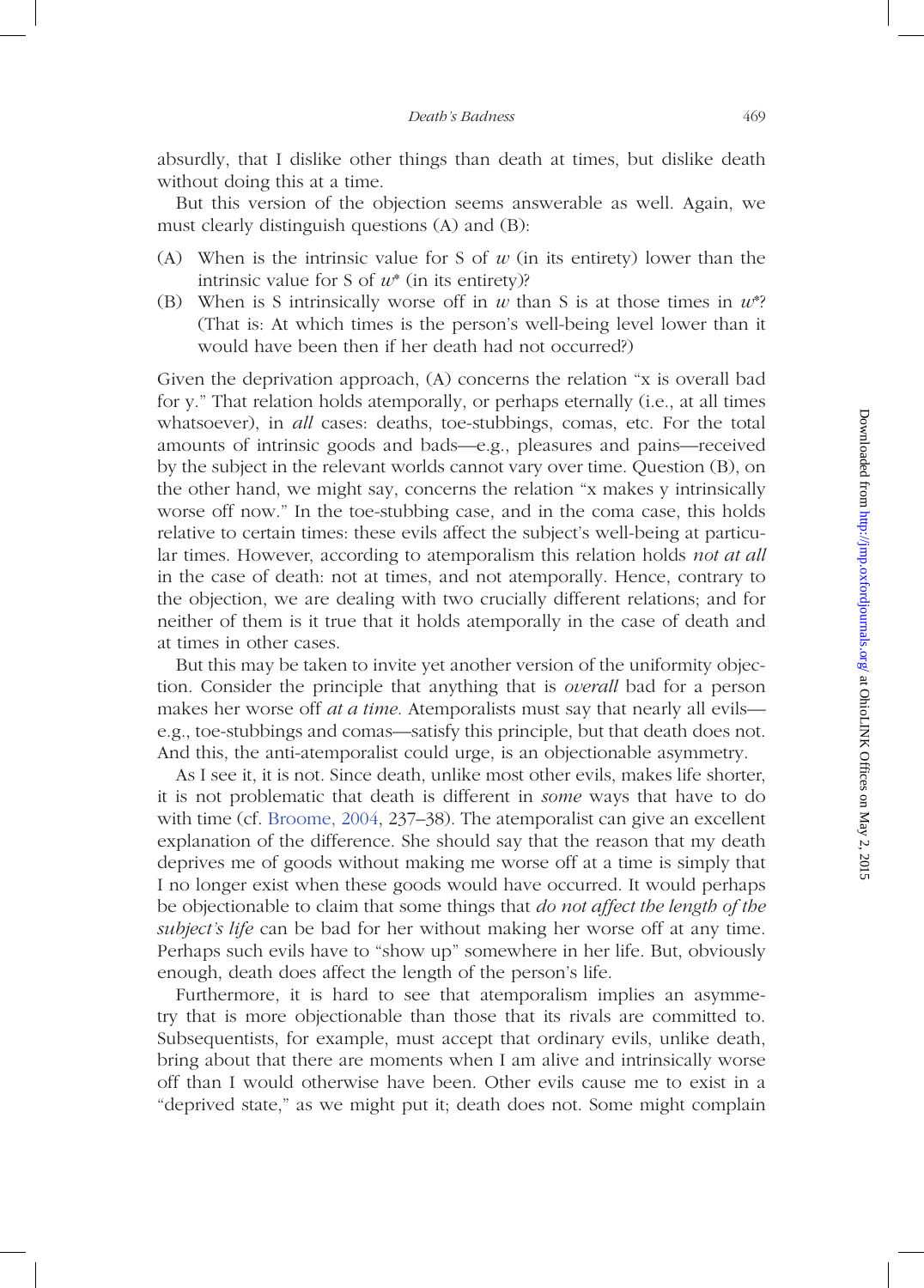that the subsequentist, in admitting this difference between death and other evils, concedes too much to the Epicurean. The subsequentist should reply that, since death shortens my life, this difference is unproblematic (and does not prevent us from saying that what *makes* the bad thing bad is the same in all cases). But then the atemporalist could say this as well. Also, as we will see in the next section, priorism also seems to lead to a striking (and worse) asymmetry between death and other evils.

Perhaps some find atemporalism unpromising because they think it makes death's badness independent of facts about times: that it somehow makes death's badness detached from concrete reality. However, the atemporalist is fully entitled to claim that death's badness depends on facts about particular times. She has no reason to deny, for example, that there are times after my death at which I would have been intrinsically well off (e.g., by having a surplus of pleasure over pain) if I had not died, and that this is part of what makes my death bad for me. (Of course, the atemporalist denies that I am *worse* off at those times than I would otherwise have been. As I just suggested, however, it is hard to see why this should be regarded as a problem for the view, given that death affects the length of my life.)

Some may look unfavorably on atemporalism because they think it implies that, though my death is bad for me, I am nonetheless just as well off at all times in the entire world history as I would have been if my death had not occurred. But the atemporalist is not committed to that claim. She should say that, after my death, I will not occupy any well-being level at all and thus will not be as well off then as if I had not died (see the discussion of subsequentism below in Section V).

## IV. IS DEATH BAD BEFORE IT HAPPENS?

Further reason to be an atemporalist is provided by some problems with priorism and subsequentism, problems that leave atemporalism unscathed.

According to priorism, a person's death is bad for her before it happens. Priorism has one important virtue. In contrast with subsequentists, priorists do not have to address the embarrassing question of how a person can have a well-being level when she does not exist. Obviously, lots of things can be bad for a person while she is still alive; priorists just ask us to add death to the list of such things.

At first sight, priorism may seem to presuppose backwards causation. But the idea is rather that interests that I have while I am alive are unfulfilled because of my death. In a recent defense of priorism, Steven Luper writes,

The fact that tomorrow we shall lack various goods, which is made true today by events that will not occur until tomorrow [e.g., death], may be against our present interest in having those goods tomorrow, so that our well-being today is lower than it might have been. ([Luper, 2007,](#page-14-7) 248)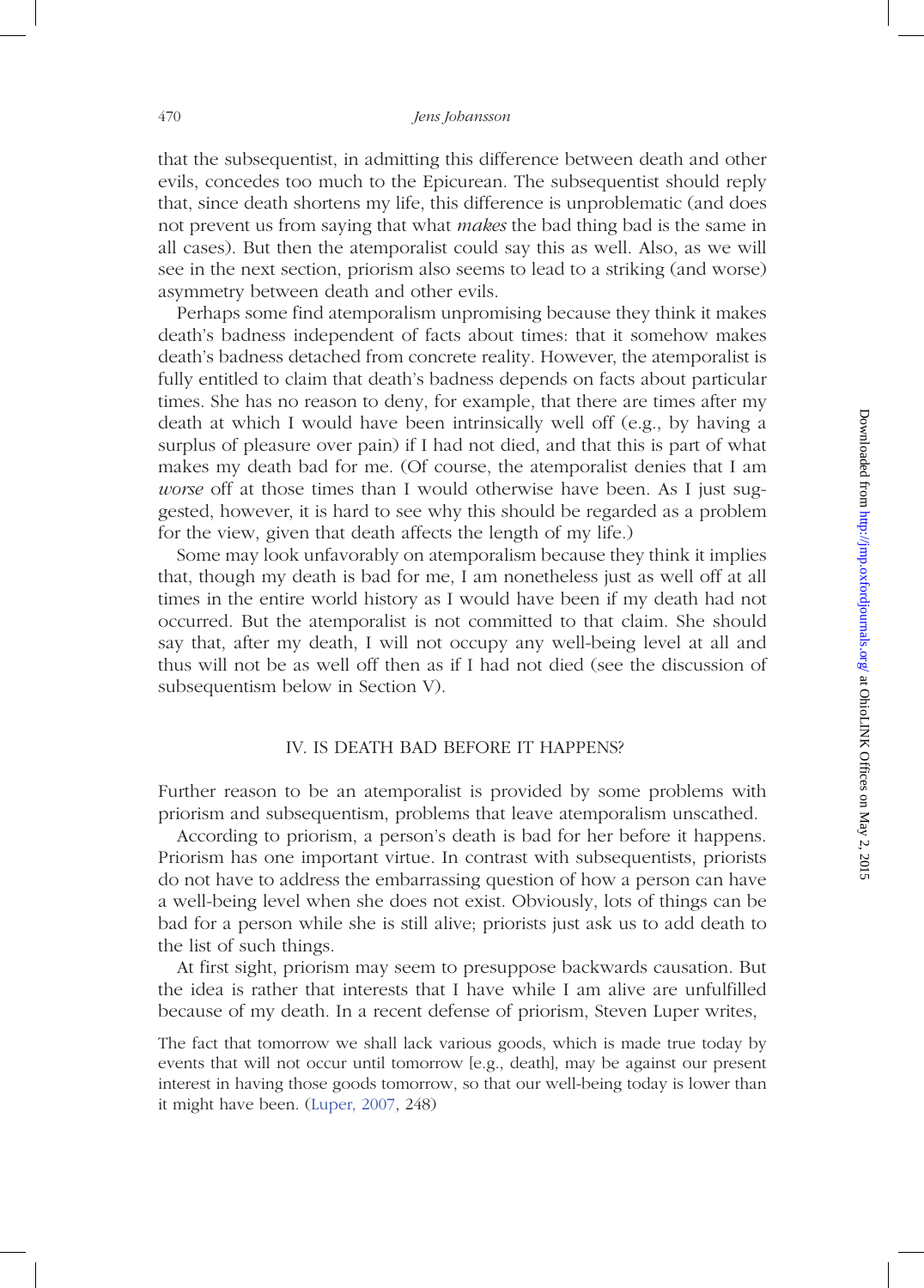However, the view has other drawbacks. To begin with, priorism seems difficult to combine with hedonism. Suppose I die tomorrow at 3 p.m. It is not plausible to hold that, if it were not for my death, I would have received a different amount of pleasure and pain before 3 p.m. tomorrow than I in fact do. Of course, it may be suggested that, if I had not died tomorrow at 3 p.m., it would be *true now* that I *will* experience pleasure after 3 p.m. tomorrow. But, since this does not affect how much pleasure and pain I receive now, I doubt whether any hedonist would be willing to say that this has any bearing on which well-being level I occupy *now*. (Furthermore, the present suggestion threatens to collapse into eternalism. For if it would be true *now* that I experience pleasure after 3 p.m. tomorrow, it would arguably be true at all other times as well.)

This should trouble the priorist, for hedonism is one of the most promising theories of well-being.[12](#page-13-11) It is also particularly unfortunate in the present context to have to reject it. For hedonism is often taken to be maximally hostile to the idea that death is an evil. As several philosophers have pointed out, it is interesting to see if we can respond to Epicurus without questioning his hedonistic assumptions ([Feldman, 1991](#page-14-1), [1992](#page-14-18), 147; [Broome, 1993](#page-14-2); [Bradley,](#page-14-10)  [2004,](#page-14-10) 5). That project seems pretty hopeless given priorism.

Priorism sits better with preferentism, according to which it is fulfillment of my (intrinsic) desires that is intrinsically good for me (and frustration thereof is intrinsically bad for me). I desire something about the future today, such as my meeting a friend at 4 p.m. tomorrow. If I die at 3 p.m. tomorrow, death deprives me of the fulfillment of that desire. My desire, which is unfulfilled because of my death, exists today. This may make it seem plausible that my death is bad for me today.

There is a noteworthy limit to this line of thought. Imagine that my death does not deprive me of the fulfillment of any desires that I have while I am alive, but that, if I had not died, I would in the future have developed certain other desires, and these desires would have been fulfilled. Suppose also that there would be no corresponding amount of desire frustration. A follower of the deprivation approach should say that my death is bad for me in such a case. But it does not prevent the fulfillment of any desires that I have while I am alive. Naturally, this consideration does not establish that priorism does not hold for other, more ordinary deaths. But it does weaken the priorist's dialectical position, because many general objections to rival views now become unavailable to her. For instance, she cannot *both* reject as absurd subsequentism's implication that I can have a well-being level when I no longer exist *and* nonetheless be a subsequentist—and hence be committed to that very implication—about the kind of case just described.

A further problem for priorism is that, in ordinary cases that do not involve death, it is intuitively unattractive to say that how well off I am at a particular time depends on anything else than the intrinsic features of that time (cf.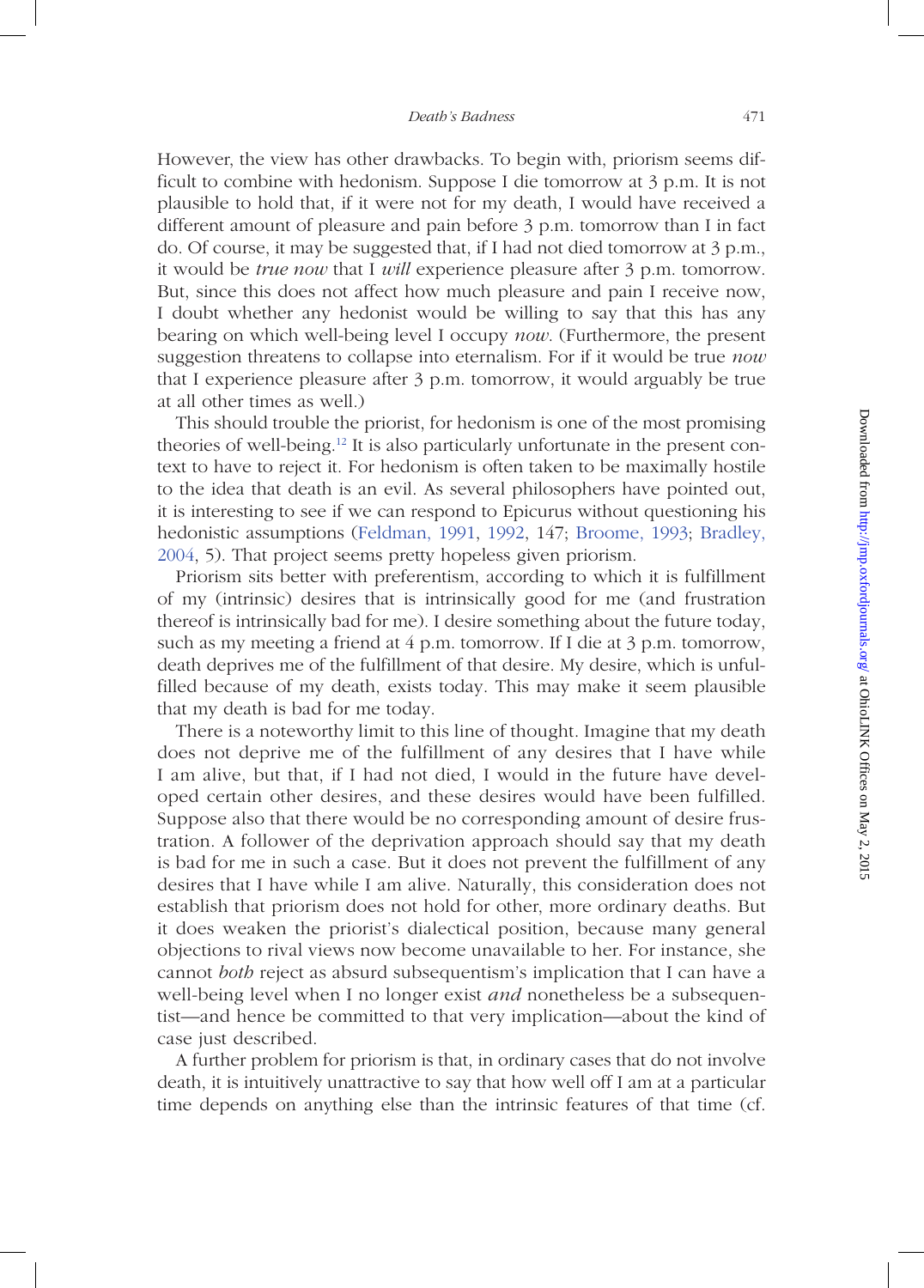[Velleman, 1991,](#page-15-0) 340; [Bradley, 2009](#page-14-11), 27, 87). If right now I desire that I eat breakfast tomorrow, and I do eat breakfast tomorrow, this may well be good for me. But my eating breakfast tomorrow still does not seem to affect my well-being level *now*. The main reason for this is not that my eating breakfast tomorrow does not cause any of today's events. Nor is the main reason that *my* present intrinsic features are unaffected by my eating breakfast tomorrow. More important is the fact that it is not intrinsic to the present moment whether my desire to eat breakfast tomorrow is fulfilled (just as, in the example I gave regarding hedonism, it is not intrinsic to the present moment whether I am going to feel pleasure tomorrow after 3 p.m.). This explains the oddity of answering the question, "How are you today?" with "I don't really know; we have to wait and see—perhaps many years."

This is the natural way to regard ordinary, non-death situations. And, unfortunately for the priorist, there seems to be no good reason to treat differently cases where death is involved. I do not dispute that my death at 3 p.m. tomorrow ensures that my present desire to meet my friend at 4 p.m. tomorrow is frustrated. And I do not dispute that this may contribute to my death's badness. But, since it is not intrinsic to the present moment that my desire is frustrated (its being frustrated depends on what happens tomorrow at 4 p.m.), we still should not say that I am worse off *now* because of my death.

These problems, it seems to me, make priorism dubious. At any rate, it is a virtue of atemporalism that it is not afflicted by them.

## V. IS DEATH BAD AFTER IT HAPPENS?

Subsequentists contend that death is bad for the deceased after it occurs. We can focus on the most promising version of subsequentism: [Bradley's \(2004,](#page-14-10) [2009,](#page-14-11) [2010\)](#page-14-12).[13](#page-13-12)

Let us make sure we understand the view. Suppose there are times after my death at which I would have been intrinsically well off if I had not died. (Bradley endorses hedonism, so according to him these are the times at which I would have had a surplus of pleasure over pain.) Then my death is bad for me at those times, Bradley claims. For, after death, I have *zero* well-being, he says. Someone might object: "But we cease to exist at death. And does not a person have to exist in order to have zero well-being? More generally, does not an object have to exist in order to exemplify properties and relations?" Yes; but Bradley does not deny any of this. He subscribes to "eternalism" about time, according to which past and future objects exist, no less than present things do. So, although a dead person does not exist *now*, she *exists* nonetheless, just as something can exist without existing *here*. [14](#page-13-13) And if an object exists, it can (and does) exemplify properties and relations at a time without existing then.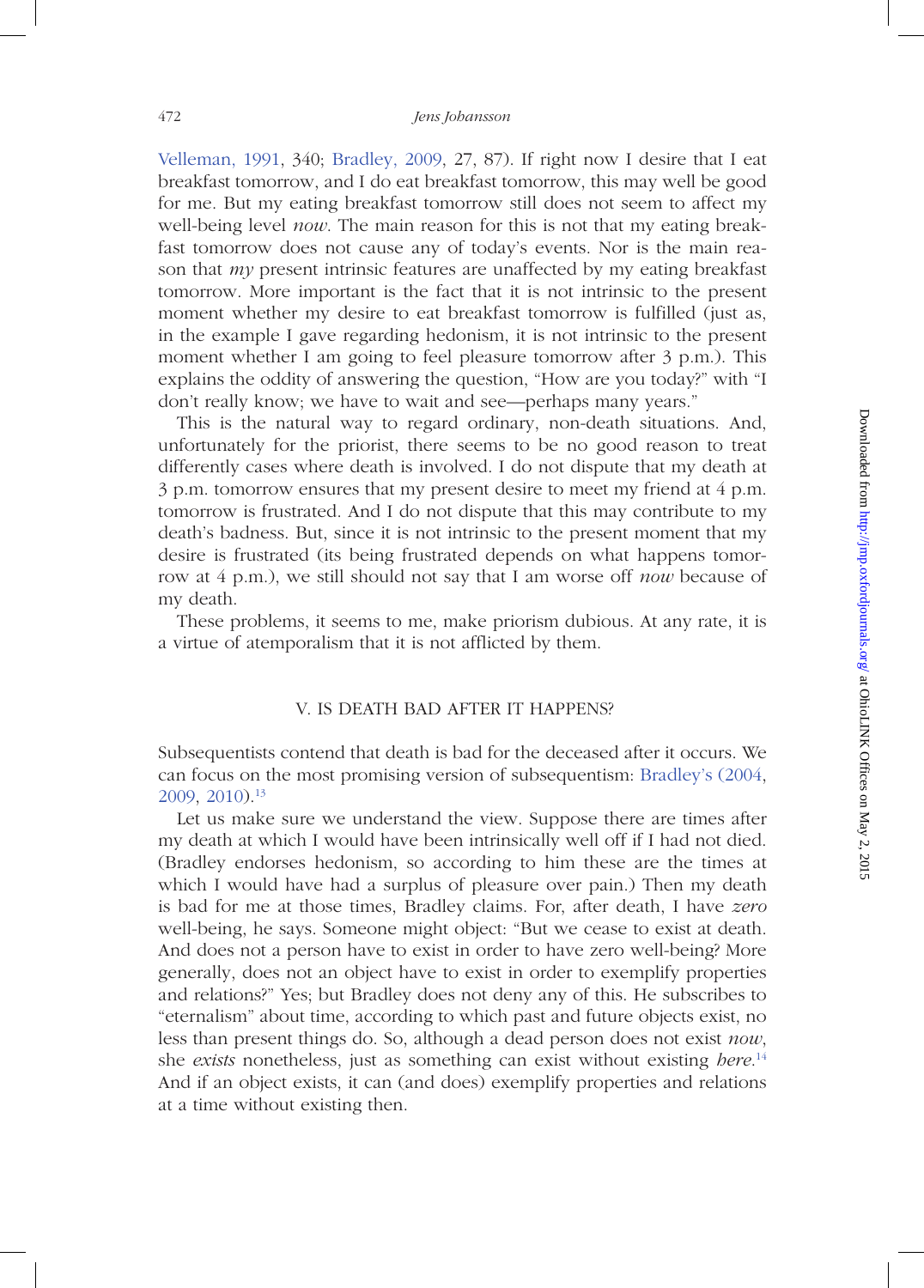Still, Bradley's view is intuitively unattractive. For one thing, the idea that people have zero well-being at times when they do not exist implies that, at a time long after all sentient beings have ceased to exist, there is *perfect equality* (because all people—for instance, you, me, Plato, and the people of the 22nd century—will be at the same well-being level then). But even an egalitarian, who thinks that equality is intrinsically good, should find it awkward to say that that state of the world—after all sentient creatures have ceased to exist—is intrinsically good. Of course, it is possible to use this point as an objection to egalitarianism rather than subsequentism. But I do not think it should be *this* easy to refute egalitarianism[.15](#page-13-14) The subsequentist might try to avoid the problem by claiming that the well-being level at a time of people who do not exist at that time is evaluatively irrelevant. But then it is hard to see why it should be used to account for the evil of death.

Plausibly, someone who *never* exists never has any well-being level at all; for a never existing object apparently does not exemplify any properties or relations. This creates a further problem for subsequentism. As suggested in the discussion of priorism, how well off someone is at a certain time only seems to depend on the intrinsic features of that time. Now consider a time at which I do not exist—for instance, the year 2099. On Bradley's view, my well-being level will be zero in 2099. But this does not depend solely on the intrinsic features of 2099, because it depends on whether there are times when I exist (e.g., the present time). Again, if I never exist, I do not have zero well-being in 2099.[16](#page-13-15)

Here is a related worry, which [Bradley \(2009,](#page-14-11) 104) addresses. My shoe never seems to occupy any well-being level at all, including zero. (I am not better off than it is, just as I am not richer than it.) But if, as subsequentism claims, even a dead and hence *no longer existing* person has a well-being level, how are we to resist the idea that the shoe has that as well? Bradley suggests that the difference is that there is no possible world at which there is a time when the shoe has a positive or negative well-being level, whereas there is such a world (e.g., the actual world) in the dead person's case. But this kind of view seems to me contrary to the spirit of hedonism, the account of well-being that Bradley himself endorses.[17](#page-13-16) A hedonist should say that my well-being level at a certain time solely depends on the intrinsic qualities of my mental states at that time. It does not depend on whether others speak badly of me behind my back, or whether my beliefs about the world are correct, for instance. And nor should it depend on what goes on at other times in this or any other possible world. But on Bradley's view, it does. There is no difference between a dead person and a shoe in terms of their current mental states (neither of them has any); yet on Bradley's view the dead person has a well-being level now, whereas the shoe does not.

These problems arise because of the subsequentist contention that we have a well-being level when we do not exist. Atemporalism rejects that contention. So, the problems leave atemporalism untouched.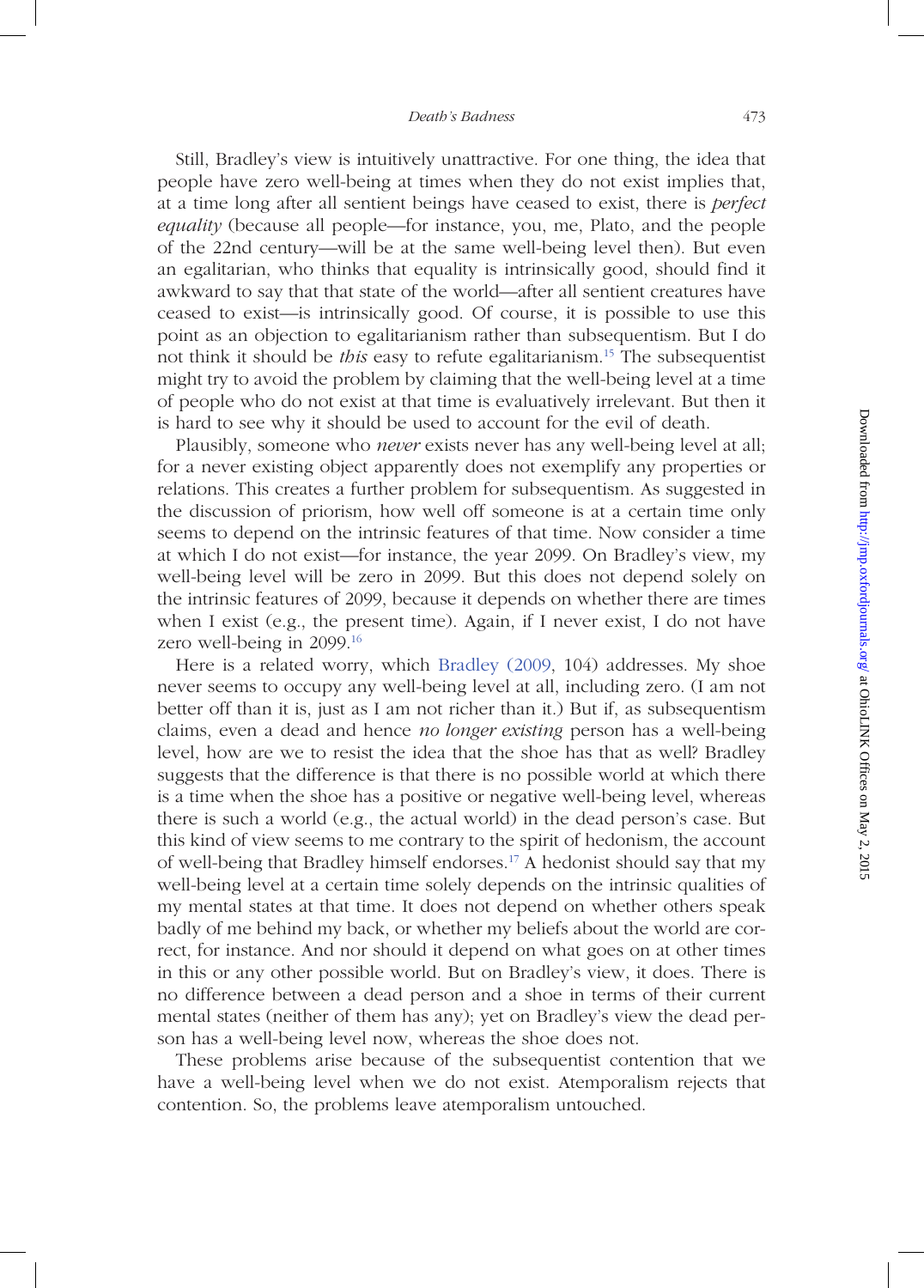However, it may be claimed that they have to be solved somehow, since there is a natural line of thought leading to subsequentism. It might be suggested that if we recall *why* my death is bad for me, then we should be drawn to subsequentism. We started with the idea that my death is bad for me (that is what Epicurus was attacking). *Why* is it bad for me? Because it deprives me of goods. When would these goods have obtained? At times after my actual death. Since these times are responsible for my death's badness, it may be held, we must say that my death is bad for me at those times.

This line of thought seems to me to be mistaken. At least, adherents of (DA) should reject it. On (DA), what makes my death bad for me is that my *total* receipt of intrinsic value would have been larger if I had not died. The mere fact that my death deprives me of some goods does not imply that my death is bad for me. For example, if I die tomorrow at 3 p.m., and my death deprives me of a very happy tomorrow evening, this does not make my death bad for me. We also have to take into consideration how my death affects all *other* times. (For instance, if it were to save me from 50 years of excruciating suffering, beginning the day after tomorrow, it would most likely not be bad for me, but very good for me.) Thus, the appeal to why death is bad does not support subsequentism after all. Rather, one time that *is* responsible for my death's being bad for me is the "whole of time," so to speak—the combination or fusion of all moments whatsoever (past, present, and future). For it is what goes on at that very long, perhaps infinitely long, time—in combination with what would have gone on then had I not died that does account for the actual world being intrinsically worse for me than the one where I live longer.

#### VI. FUSIONS AND MOMENTS

And if someone insists that we should offer a time at which I am worse off because of my death, I think this appeal to fusions of moments is superior to priorism and subsequentism. We can be atemporalists about *moments*, but, in addition, accept that death is bad at *fusions*, if we appeal to fusions that begin while I am alive and end after my death.

Naturally, in order to meet the "well-being of the dead" difficulty—the problem that the dead do not seem to occupy a well-being level at all—we do not need times as comprehensive as the one just mentioned (the "whole of time"). Consider the time that my entire life would take up if my death had not occurred. For instance, if I die tomorrow at 3 p.m. but would have lived happily to 80 if my death had not occurred, consider the period of those 80 years. I am worse off then than I would have been were it not for my death. I receive a smaller amount of intrinsic value then.

Of course, I am not intrinsically worse off at those times in this fusion at which I do not exist. And there are such times: all moments in the last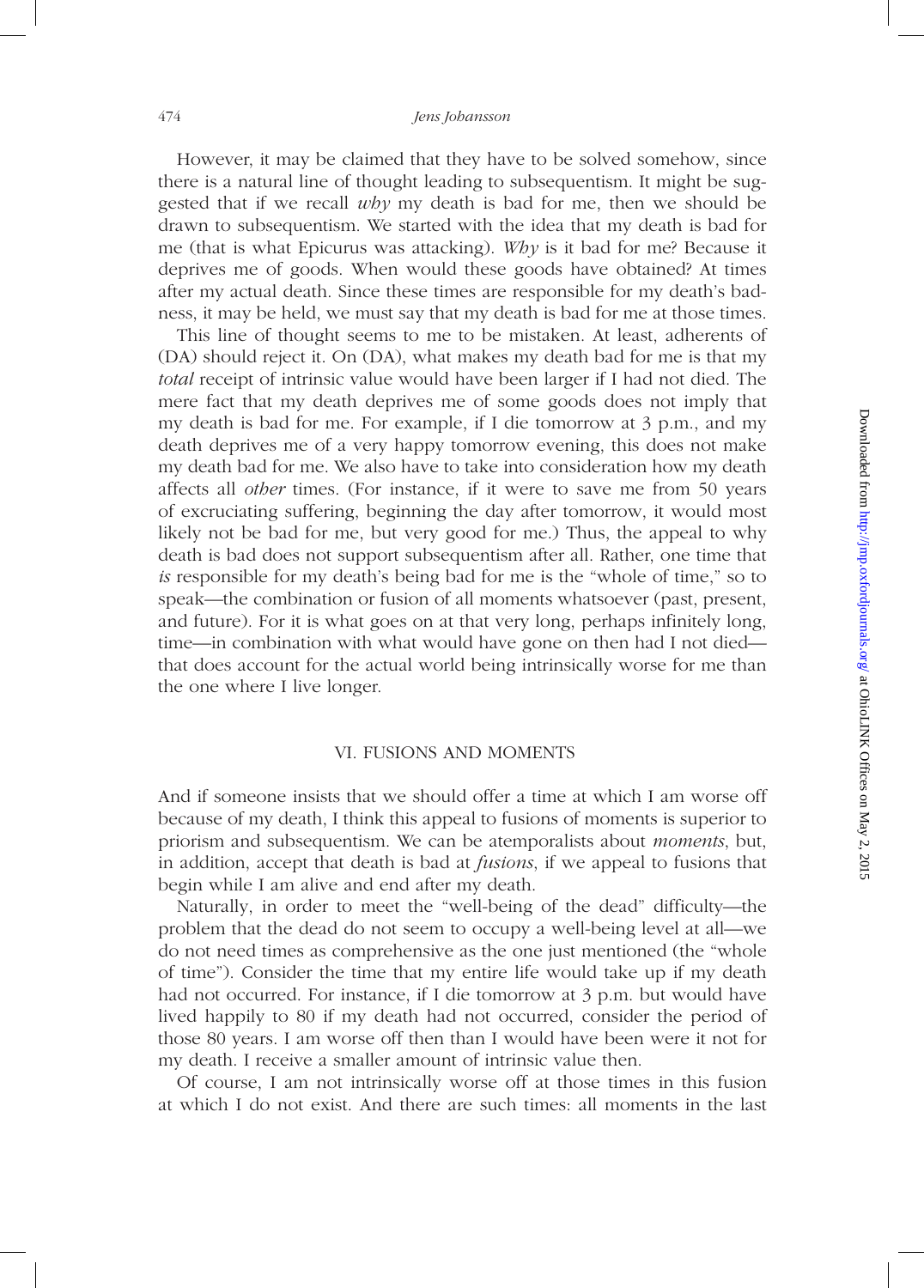decades of that 80-year period, for instance. But note that I have not claimed that death is bad for me at any moment in the period; I have not said I am worse off at any moment. I do not seem to have to exist at all times included in fusion in order to exist at that fusion; it is enough to exist at some time included in it. Compare: I existed in the 20th century even though I was born much later than the year 1900. Or compare with space: I do not have to occupy all places in Europe in order to be in Europe. I am literally in Europe, but obviously, I do not take up all of Europe.

Take the last 10 years of the 80-year period. Suppose those years would have been happy if I had lived then. Bradley, for example, would say that my death is therefore bad for me at that period—that my well-being level is lower then than it would otherwise have been. But, as I have argued, since I do not exist then, I do not have a well-being level at that time. Yet, there is a clear sense in which I do exist at the 80-year period, for there are times within that longer period at which I exist.

The period of 80 years is just one example, of course. There are many fusions that are worse for me than they would have been if my death had not occurred. Just take any fusion of times you like—including fusions whose parts are very scattered (e.g., the fusion of 1189 and July 4, 2044)—and see whether I receive a smaller amount of intrinsic value then than I would have done then if I had not died. If I do, it seems reasonable to say that my death is bad for me at that fusion.

Only *parts* of such a fusion are located before my death—so this view is not a form of priorism. Only *parts* of such a fusion are located after my death—so it is not a form of subsequentism. Also, since fusions of times are times themselves, the view is not compatible with full throttle atemporalism. Thus, "fusionism," as we might call this view, is an alternative to the other answers to Epicurus[.18](#page-13-17) Yet, since it can be combined with atemporalism about *moments*, I consider it a friendly amendment to ordinary atemporalism.

On this view, there is a fusion at which I am worse off than I would have been at that fusion if it were not for death; yet there is no moment within the fusion at which I am worse off. Isn't this inconsistent with the plausible idea that how well off I am at a fusion is determined by my well-being levels at the moments that make up the fusion? No. It is just that some moments will contribute no well-being level at all, including zero, since I do not exist at them (and this is why I am not worse off at them). An analogy might be helpful. My overall financial status at the 20th century is, arguably, determined by my financial statuses at the times within the 20th century. This is not precluded by the fact that there are many times during that century at which I do not exist and at which I therefore fail to occupy any financial status at all.

I am not saying that the anti-Epicurean *needs* fusionism; I am just saying that it happens to be true that there is a sense in which my death is bad for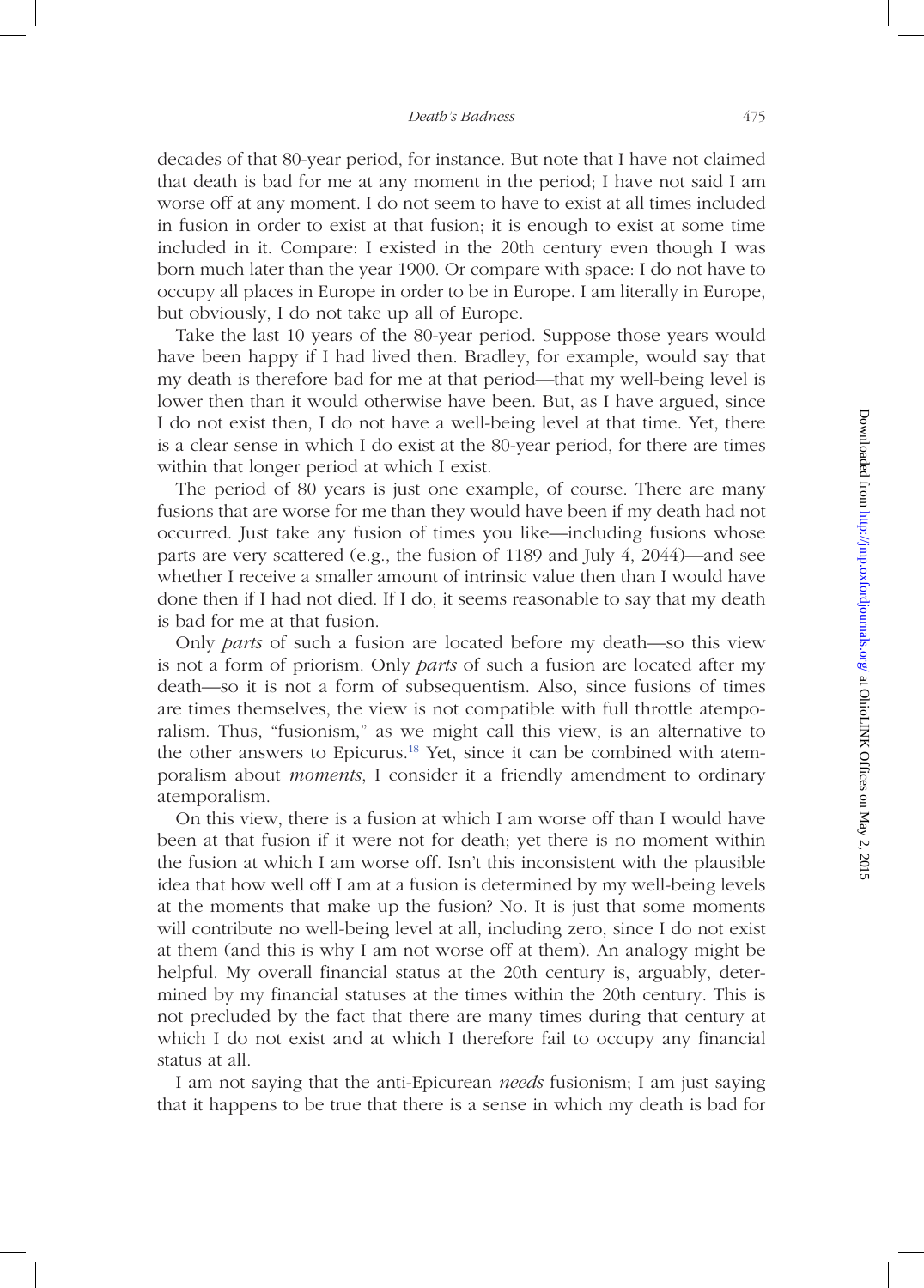me at a fusion. Of course, fusionism does not alter the fact that death, unlike most ordinary evils, does not affect to my well-being while I am alive. But as I have said (Section III), this difference should not trouble us, since death is still covered by the same general account as other overall evils: the deprivation approach.

#### VII. POSTHUMOUS HARM

Let me conclude with some remarks on posthumous harm, remarks that, of course, to a large extent draw on the above discussion.

There is no posthumous harm if hedonism is correct. Anything that happens after my death will fail to make a difference to my receipt of pleasure and pain. Admittedly, if I now strongly dislike the thought of my organs being removed after my death, and now believe that this is exactly what is going to happen, then my belief probably makes me feel worse now than I would have done without it. Naturally, though, my belief is not posthumous—I am still alive—and hence fails to constitute a posthumous harm. And my having this belief right now is independent of what you are going to do with my body in the future. Perhaps some people have been led to the Epicurean view that my death is not bad for me because they have not clearly distinguished it from the rejection of posthumous harm—a rejection that is very plausible given hedonism.[19](#page-13-18)

I cannot here settle the controversial question of whether preferentists should believe in posthumous harms.<sup>20</sup> However, the foregoing discussion of the time of the evil of death suggests that, *if* preferentists are to accept posthumous harms, they should not be priorists or subsequentists about such harms. Suppose that I desire you not to remove my organs after death, but that you are nonetheless going to do precisely that. As in the case of the evil of death, my belief's being frustrated is not intrinsic to the present moment. So, if I was on the right track in Section IV, the preferentist should not say that your future action makes me worse off *now* than I would otherwise have been *now*. Also, if I was on the right track in Section V, removing my organs will not make me worse off *after* my death, for then I do not have any well-being at all (including zero). Rather, if I was on the right track in Section III, the preferentist could embrace the atemporalist view that your future action is bad for me without making me worse off at any moment. And, if I was on the right track in Section VI, the preferentist could add that your action makes me worse off at periods that contain both the present time (when I have the desire) and the time of your action (the action that frustrates my desire). Clearly, the objection to priorism does not apply to this view; for it is intrinsic to such a period—though not to the present moment—that you do perform that action.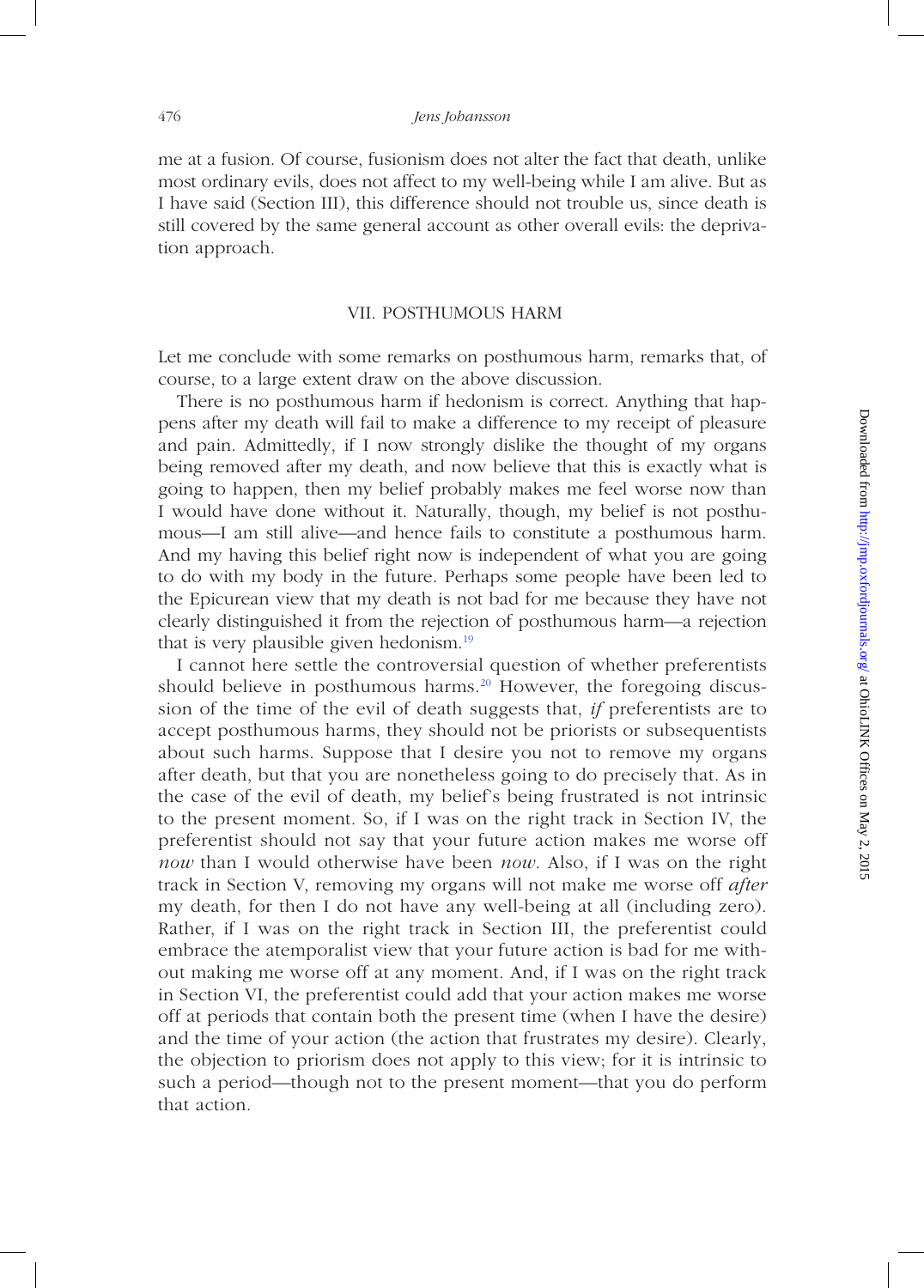#### **NOTES**

<span id="page-13-1"></span><span id="page-13-0"></span>1. For a defense of the second argument, see [Hershenov \(2007\)](#page-14-19).

2. [Feinberg \(1984\)](#page-14-4) and [Pitcher \(1984\)](#page-14-5) provide famous defenses of posthumous harm. For some good, more recent discussions, see [Belshaw \(2009,](#page-14-17) 127–52), [Luper \(2004\),](#page-14-20) and [Taylor \(2005,](#page-15-1) [2008](#page-15-2)).

<span id="page-13-2"></span>3. The label is taken from [Luper \(2009a\).](#page-14-21)

<span id="page-13-6"></span><span id="page-13-5"></span><span id="page-13-4"></span><span id="page-13-3"></span>4. This label also is from [Luper \(2009a\).](#page-14-21)

5. This view is often attributed to [Nagel \(1970\),](#page-14-22) but that attribution is questionable: see, e.g., [Grey](#page-14-13) [\(1999,](#page-14-13) 362–63). A further view is "concurrentism," which states that death is bad at the time it occurs: see [Lamont \(1998\)](#page-14-16). It will not be discussed here. For criticism, see [Bradley \(2009](#page-14-11), 86–87), [Grey \(1999](#page-14-13)), and [Li \(1999\)](#page-14-6). Fred Feldman says that death is eternally (i.e., at all times) bad for its victim. But it seems that his view addresses a different question than the others; see the distinction between questions (A) and (B) in Section II.

6. See, e.g., [Bradley \(2009](#page-14-11), 50), [Broome \(1993\)](#page-14-2), [Feit \(2002,](#page-14-9) 368), and [Feldman \(1991,](#page-14-1) [1992,](#page-14-18) 138). Not all these authors subscribe to (DA) exactly as it stands, but the differences will not matter here.

<span id="page-13-9"></span><span id="page-13-8"></span><span id="page-13-7"></span>7. If I desire p, this desire is fulfilled if p is true, and frustrated if p is false.

8. I shall focus on these two theories of well-being, partly because they are the ones usually appealed to in the debate of the time of death's badness. Some more complex theories, such as the view that the overall structure of my life contributes to its value for me [\(Velleman, 1991](#page-15-0)), seem to favor atemporalism over priorism and subsequentism. But as my main points do not require such theories, I will not appeal to them. For the same reason, I will not enter into the discussion of whether preferentists should disregard certain kinds of desires (e.g., irrational ones, or those that do not concern the person's own life).

<span id="page-13-10"></span>9. The name is from [Feldman \(1992,](#page-14-18) 89).

- <span id="page-13-11"></span>10. I defend this claim in Chapter 3 of my doctoral dissertation: [Johansson \(2005\)](#page-14-23).
- <span id="page-13-12"></span>11. Feldman [\(1991](#page-14-1), 221, [1992](#page-14-18), 154) seems to interpret our question in this way.

<span id="page-13-14"></span><span id="page-13-13"></span>12. See for example, the defenses in [Bradley \(2009\)](#page-14-11) and [Feldman \(2004\).](#page-14-24)

13. The main subsequentist rival is [Feit's \(2002\)](#page-14-9) version. My main objections to Bradley's approach seem to apply to Feit's as well.

<span id="page-13-15"></span>14. More perspicuously, perhaps (and this is how Bradley himself puts it in his 2009): a dead person is not *located at* the present time, but exists nonetheless, just as something can exist without being located *here*.

<span id="page-13-16"></span>15. For a related argument against a different view, see [Bykvist \(2007,](#page-14-25) 344–45).

<span id="page-13-17"></span>16. See [Johansson \(2010\)](#page-14-26) for more on this issue.

<span id="page-13-19"></span><span id="page-13-18"></span>17. Thanks to Kevin Kinghorn for discussion of this point.

18. Someone might worry that when people ask when death is bad for the deceased, what they want to know is:

(C) At which *moments* is S intrinsically worse off in *w* than S is at those *moments* in *w*\*?

In that case, the appeal to fusions would be beside the point. But this is not so. For example, Bradley also explicitly recognizes periods at which things can be bad for me—periods that do not contain any moments at which I am worse off. This is his reply to an argument for atemporalism, an argument that appeals to indeterminate counterfactuals. See [Bradley \(2004,](#page-14-10) 10, [2009,](#page-14-11) 91–92).

19. For example, [Li \(2002](#page-14-27), 64) says, "In fact, these two claims (i.e., that death can be bad for the deceased and that posthumous events can be bad for the deceased) are so related that we are obliged either to affirm both or to deny both."

20. For a recent defense of the view that they should not, see [Portmore \(2007\).](#page-15-3)

## Acknowledgments

Thanks to Kevin Kinghorn and James Stacey Taylor for useful comments on an earlier draft. An ancestor of this paper was presented at the conference "Death: What It is and Why It Matters," hosted by the Open University and the University of York in July 2008. I thank participants for helpful comments, especially Chris Belshaw, Matthew Hanser, Steven Luper, and Chris Wareham.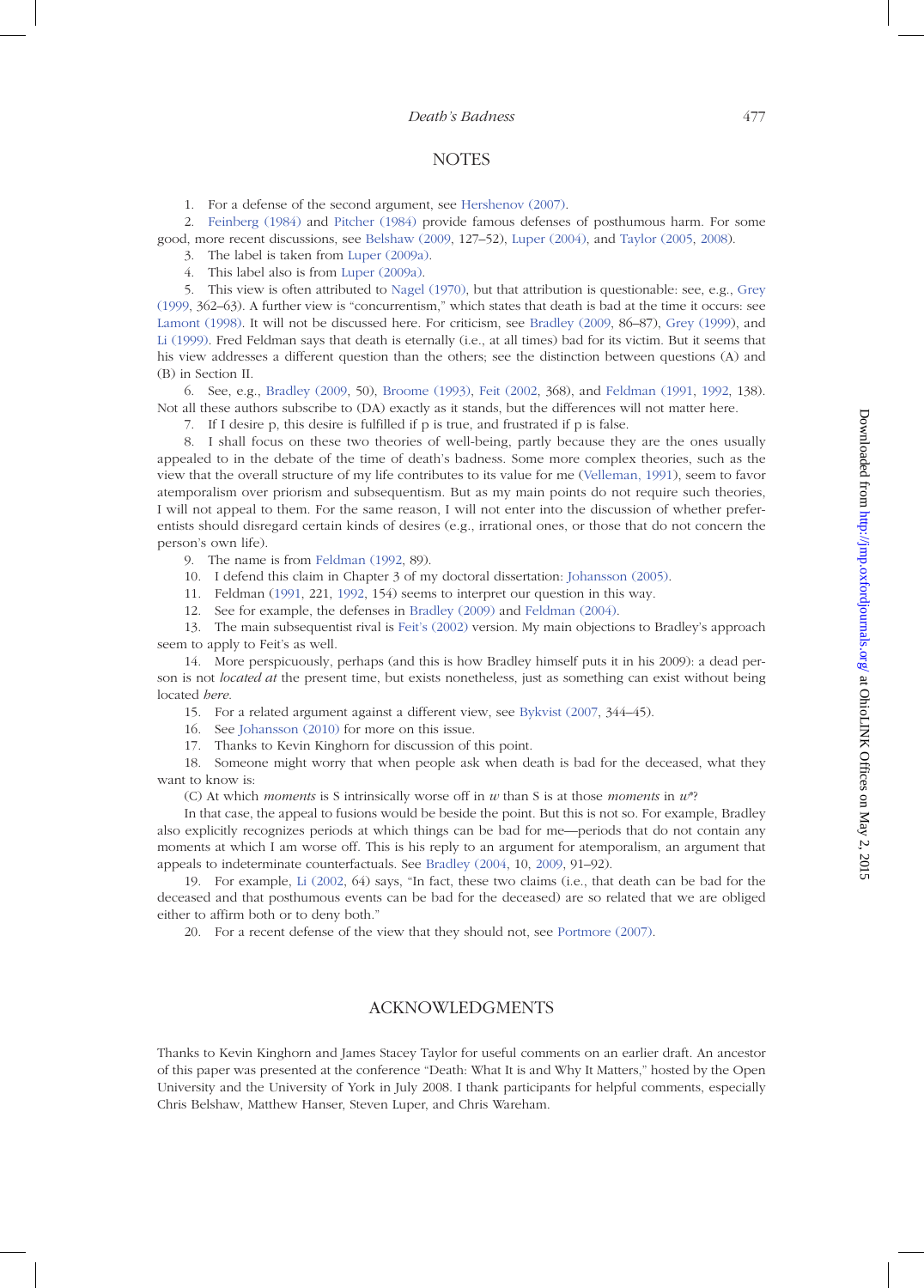#### **REFERENCES**

- <span id="page-14-17"></span>Belshaw, C. 2009. *Annihilation*. Stocksfield: Acumen Press.
- <span id="page-14-10"></span>Bradley, B. 2004. When is death bad for the one who dies? *Noûs* 38:1–28.
- <span id="page-14-11"></span>———. 2009. *Well-being and Death*. Oxford: Oxford UP.
- <span id="page-14-12"></span>———. 2010. "Eternalism and death's badness." In *Time and Identity*, edited by M. O'Rourke, J. Campbell, and H. Silverstein, 271–81. Cambridge MA: MIT Press.
- <span id="page-14-2"></span>Broome, J. 1993. "Goodness is reducible to betterness: The evil of death is the value of life." In *The Good and the Economical: Ethical Choices in Economics and Management*, edited by P. Koslowski and Y. Shionoya, 70–84. Berlin: Springer-Verlag.
	- ———. 2004. *Weighing Lives*. Oxford: Oxford University Press.
- <span id="page-14-25"></span><span id="page-14-14"></span>Bykvist, K. 2007. The benefits of coming into existence. *Philosophical Studies* 135:335–62.
- <span id="page-14-15"></span>Draper, K. 2004. Epicurean equanimity towards death. *Philosophy and Phenomenological Research* 69:92–114.
- <span id="page-14-0"></span>Epicurus. 1940. "Letter to Menoeceus." In *The Stoic and Epicurean Philosophers*, edited by W. J. Oates, translated by C. Bailey, 30–34. New York: Modern Library.
- <span id="page-14-4"></span>Feinberg, J. 1984. "Harm to others." In *The Metaphysics of Death*, edited by J. M. Fischer, 171–90. Stanford: Stanford University Press, 1993.
- <span id="page-14-9"></span>Feit, N. 2002. The time of death's misfortune. *Noûs* 36:359–83.
- <span id="page-14-1"></span>Feldman, F. 1991. "Some puzzles about the evil of death." In *The Metaphysics of Death*, edited by J. M. Fischer, 307–26. Stanford: Stanford University Press, 1993.
	- ———. 1992. *Confrontations with the Reaper*. New York: Oxford University Press.
- <span id="page-14-24"></span><span id="page-14-18"></span>———. 2004. *Pleasure and the Good Life: Concerning the Nature, Varieties, and Plausibility of Hedonism*. Oxford: Clarendon Press.
- <span id="page-14-13"></span>Grey, W. 1999. Epicurus and the harm of death. *Australasian Journal of Philosophy* 77: 358–64.
- <span id="page-14-19"></span>Hershenov, D. 2007. A more palatable Epicureanism. *American Philosophical Quarterly* 44:170–80.
- <span id="page-14-23"></span>Johansson, J. 2005. *Mortal Beings: On the Metaphysics and Value of Death*. Doctoral dissertation, Stockholm University.

<span id="page-14-26"></span>———. 2010. Being and betterness. *Utilitas* 22:285–302.

- <span id="page-14-16"></span>Lamont, J. 1998. A solution to the puzzle of when death harms its victims. *Australasian Journal of Philosophy* 76:198–212.
- <span id="page-14-6"></span>Li, J. 1999. Commentary on Lamont's when death harms its victims. *Australasian Journal of Philosophy* 77:349–57.
	- ———. 2002. *Can Death Be a Harm to the Person Who Dies?* Dordrecht: Kluwer.
- <span id="page-14-27"></span><span id="page-14-20"></span>Luper, S. 2004. Posthumous harm. *American Philosophical Quarterly* 41:63–72.

<span id="page-14-7"></span>———. 2007. Mortal harm. *Philosophical Quarterly* 57:239–51.

- <span id="page-14-21"></span>———. 2009a. "Death." In *The Stanford Encyclopedia of Philosophy (Summer 2009 Edition)*, edited by Edward N. Zalta. <http://plato.stanford.edu/archives/sum2009/entries/death>. (Accessed July 2009).
	- ———. 2009b. *The Philosophy of Death*. Cambridge: Cambridge University Press.
- <span id="page-14-8"></span><span id="page-14-3"></span>Marquis, D. 1989. Why abortion is immoral. *Journal of Philosophy* 86:183–202.
- <span id="page-14-22"></span>Nagel, T. 1970. "Death." In *The Metaphysics of Death*, edited by J. M. Fischer, 61–69. Stanford: Stanford University Press, 1993.
- <span id="page-14-5"></span>Pitcher, G. 1984. "The misfortunes of the dead." In *The Metaphysics of Death*, edited by J. M. Fischer, 159–68. Stanford: Stanford University Press, 1993.